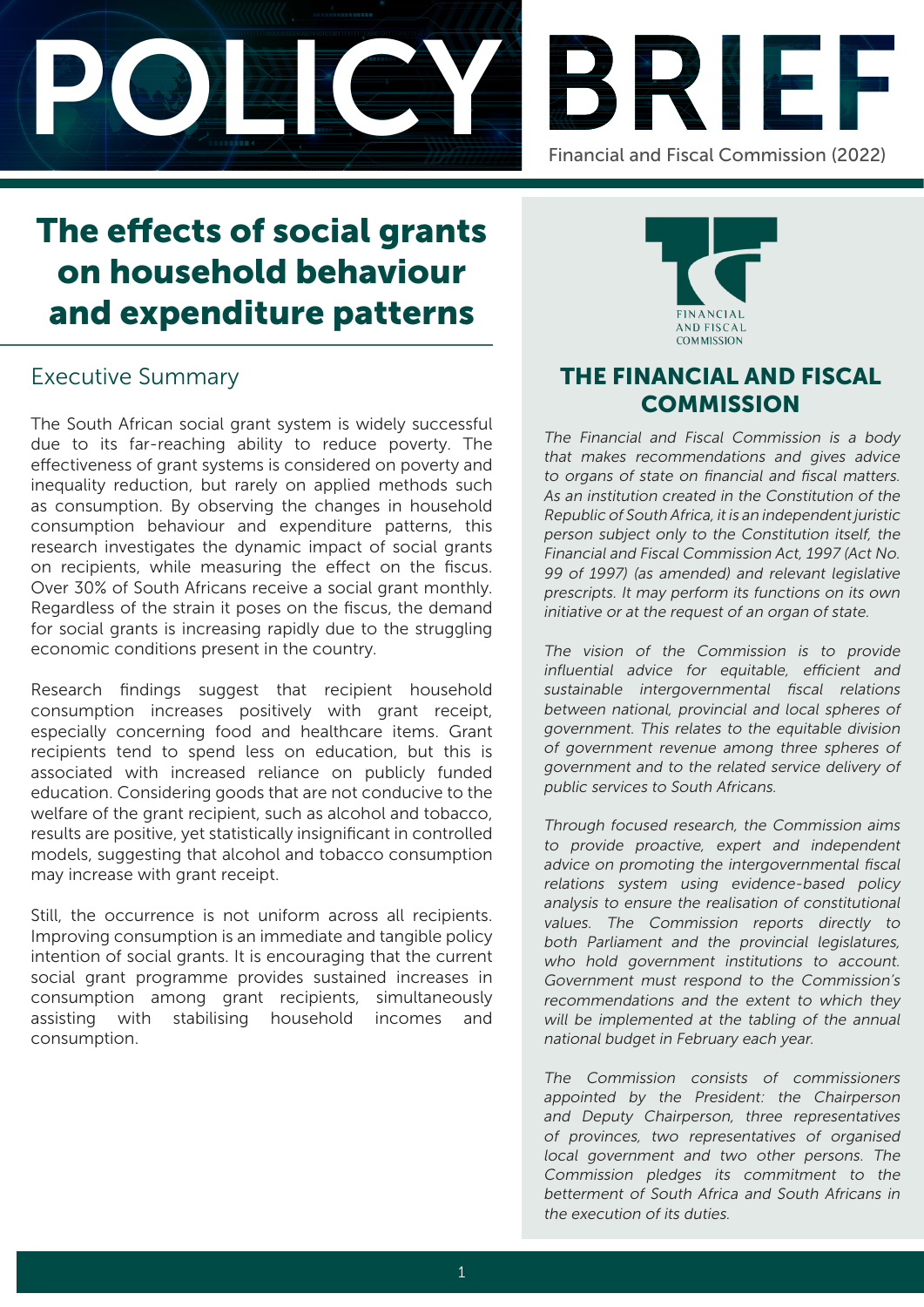# Background

The Bill of Rights is the cornerstone of democracy in South Africa. It encapsulates the rights of all citizens and emphasises democratic values of equality, human dignity and freedom. Social grants constitute one channel through which the Bill of Rights can be achieved. South Africa's social grant system has expanded immensely since 1994, yet a large proportion of the country is still impoverished. Moreover, grants are often the primary source of income in low-income households.

The decisions of individuals and households on how they use their incomes affect their ability to participate in the economy. This research evaluates whether social grants facilitate the inclusion of disenfranchised individuals into the economy and their effect on the fiscal envelope.

# Research findings

## 1. The demand for social grants is rising

As of August 2021, 18 559 537 individuals were receiving monthly grants in the South African Social Security Agency (SASSA) network<sup>1</sup>. The three largest grants in circulation are the Child Support Grant (CSG), the Older Persons Grant (OPG) and the Disability Grant (DG). The receipt of the CSG is considered widely successful as there are almost 13 million children in South Africa in the system, with approximately 22 million children in total <sup>2</sup>. This means that nearly 60% of all children in South Africa are recipients of the CSG of R480 per month.



#### Figure 1: Social assistance spending as a percentage of GDP

Source: Commission's calculations (based on National Treasury Vote 19: Department of Social Development, 2018, 2022)

Social assistance spending in South Africa, viewed as a percentage of gross domestic product, has increased annually since 2015. Notably, the year-on-year change has superseded the inflation rate range (between 3 and 6%) until 2021, suggesting that the state is providing more grants to needy citizens. Social assistance is intended to intervene where the labour market fails to allow all citizens to participate actively in the economy. The remnants of apartheid that manifest as structural economic issues in South Africa warrant social grants as an intervention.

<sup>&</sup>lt;sup>1</sup> SASSA. (2021). Report on Social Assistance - March 2021. Pretoria: SASSA.

<sup>2</sup> Statistics South Africa. (2020). Mid-year Population Estimates. Pretoria: Stats SA.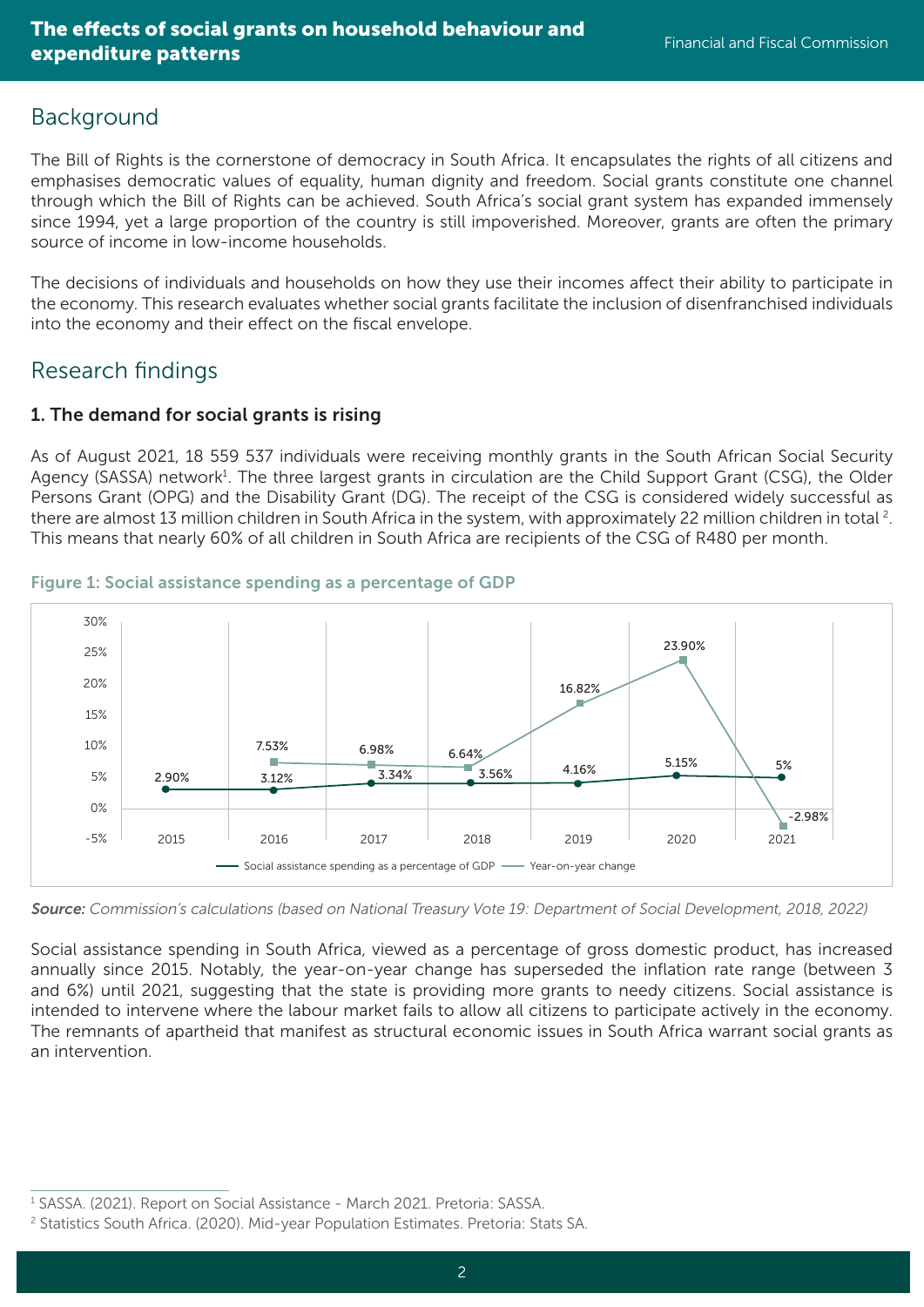## 2. Consumption is increasing among child support grant recipients

In 2010, the CSG was made eligible for all children 17 years and younger whose primary caregivers fall under the means test. Therefore, 2010 is considered the base year of estimation in this research paper. The difference-indifference (DiD) estimates regarding the consumption of grant recipients are promising. Table 1 observes four models of DiD. All four models are positive and statistically significant at 1%. The positive coefficients associated with income align with the consensus that increased income will increase consumption. Furthermore, the literature supports the negative and statistically significant coefficients of male grant recipients on household consumption. This suggests that female recipients have higher welfare outcomes.

|                         | (1)            | (2)            | (3)            | (4)            |
|-------------------------|----------------|----------------|----------------|----------------|
| Treatment               | $-1587.728***$ | $-1612.743***$ | $-1747.497***$ | $-1838.978***$ |
|                         | (71.644)       | (99.130)       | (101.107)      | (101.298)      |
| Post                    | $-2145.385***$ | $-2807.185***$ | $-2809.951***$ | $-2793.544***$ |
|                         | (30.220)       | (34.943)       | (34.937)       | (34.927)       |
| <b>Treatment x Post</b> | 815.273***     | 932.741***     | 944.213***     | 937.636***     |
|                         | (78.462)       | (118.555)      | (118.544)      | (118.463)      |
| Income                  |                | $0.171***$     | $0.171***$     | $0.170***$     |
|                         |                | (0.001)        | (0.001)        | (0.001)        |
| Male                    |                |                | $-255.040***$  | $-244.946***$  |
|                         |                |                | (37.837)       | (37.819)       |
| Age                     |                |                |                | 12.233***      |
|                         |                |                |                | (0.972)        |
| Constant                | 5084.574***    | 5066.849***    | 5207.122***    | 4883.260***    |
| N                       | 330831         | 113192         | 113192         | 113192         |
| $R^2$                   | 0.022          | 0.207          | 0.208          | 0.209          |

### Table 1: Difference-in-difference estimates of CSG recipients

**Note:** Standard errors in parentheses  $* p < 0.1; ** p < 0.05; *** p < 0.01$ Source: Commission using NIDS Waves 1 to 5

Increased spending on food, accompanied by added investment in healthcare, education and welfare-improving assets, is imperative in ensuring sustained economic development. The research finds that spending on food and healthcare has increased with receiving the CSG, while spending on education has decreased. Decreases in education spending are associated with increased reliance on the government for education. With regard to sin products such as alcohol and tobacco, DiD equations suggest that alcohol and tobacco consumption have increased with the expansion of the CSG. The estimates are only statistically significant at the 10% significance level when no control variables are considered. In models that use control variables, the results are insignificant. This suggests that alcohol and tobacco consumption may increase with grant receipt, but the occurrence is not uniform across all recipients.

# Conclusion and recommendations

The South African CSG successfully facilitates the inclusion of disenfranchised individuals into the economy. The research findings suggest that CSGs reduce poverty and inequality in South Africa and increase the consumption of the poor. Improving consumption is an immediate and tangible policy intention of social grants. It is encouraging that the current social grant programme provides sustained increases in consumption among grant recipients, simultaneously assisting with stabilising household incomes and consumption. The social grant system is undergoing immense year-on-year expansion, thus increasing the national budget demand. Social grants are fundamental in ensuring that the constitutional rights of citizens are met. Still, the limited fiscal scope of the government limits the ability of policies to attain optimal welfare outcomes. The government should reassess the current fiscal structure and reduce financial leakages to offer more funds to its social assistance programme.